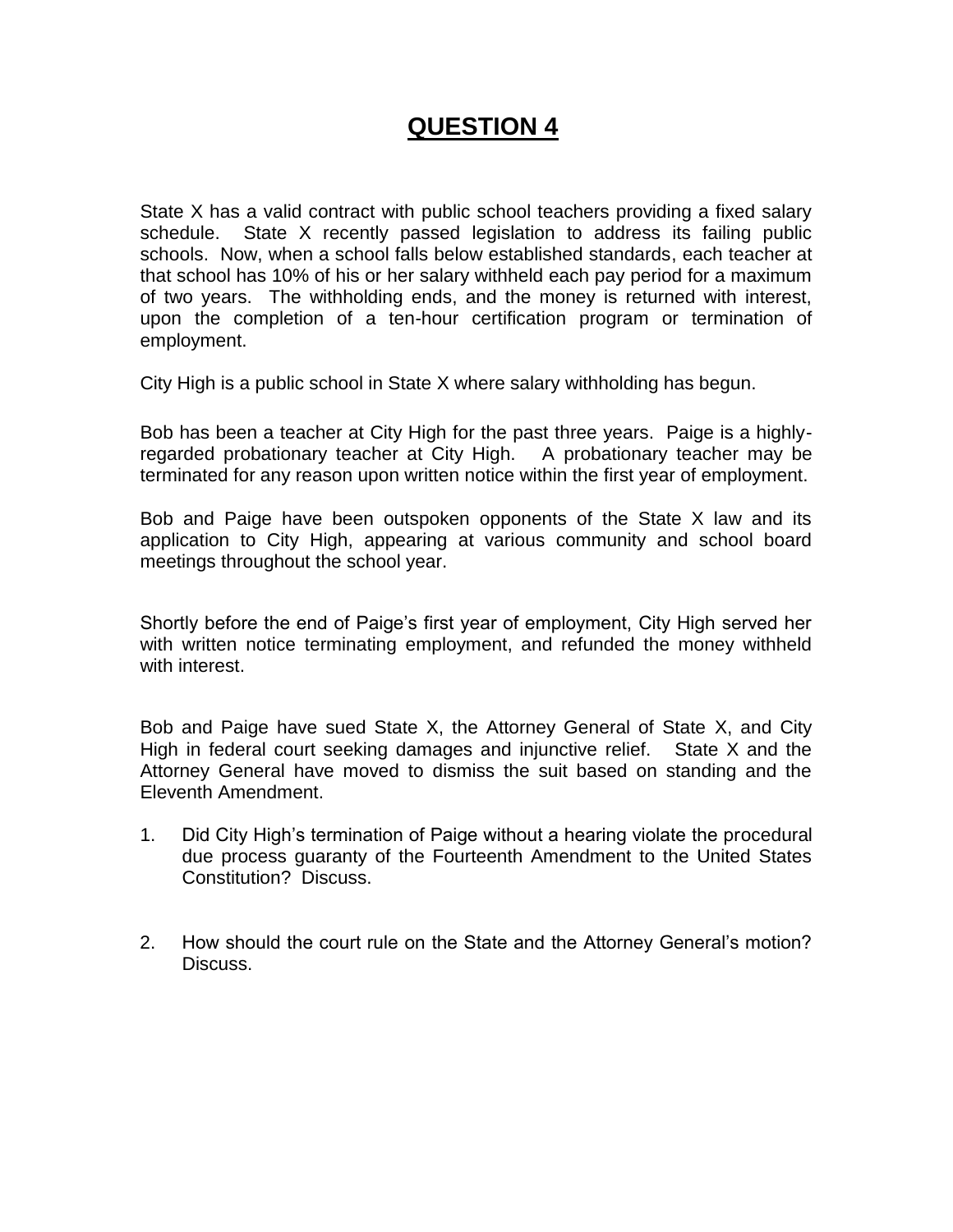4)

#### Equal Protection

Through the Fourteenth Amendment, the rights and privileges of the Constitution are binding upon state action. Accordingly, State  $X$  is subject to procedural due process requirements.

## Procedural Due Process

Governments cannot deprive individuals of their life, liberty, or property without due notice of their right to a proper hearing. In the case at hand, Paige can claim a significant property interest in her continued career as a teacher at City High. State X will argue that Paige was always subject to the potential termination in her limited contract, that as a provisional employee Paige had no real property interests, and that Paige never requested a hearing. Even if that is the case, State X had a duty to notify her of that right in writing. Paige, a government employee, was entitled to a hearing on her termination with notice, which cannot be waived by an employment contract.

State X did not expressly provide a reason as to why Paige was terminated, but the circumstances favor Paige's potential argument that the termination was strictly retaliatory for speaking against the new law at public forums. Paige was a highly-regarded teacher, and was not apparently discipined or threatened with termination until speaking out against the new law. Government employees cannot be discharged unless the government shows the termination is rationally related to a legitimate government interest. Preventing employees from properly criticizing public policy or otherwise retaliating against them for such criticism, and subsequently terminating their employment contracts does not conform with procedural due process. Although State X is legally entitled to terminate a government employee, it must afford them at least the opportunity of a hearing to make their case as why they cannot lawfully be terminated.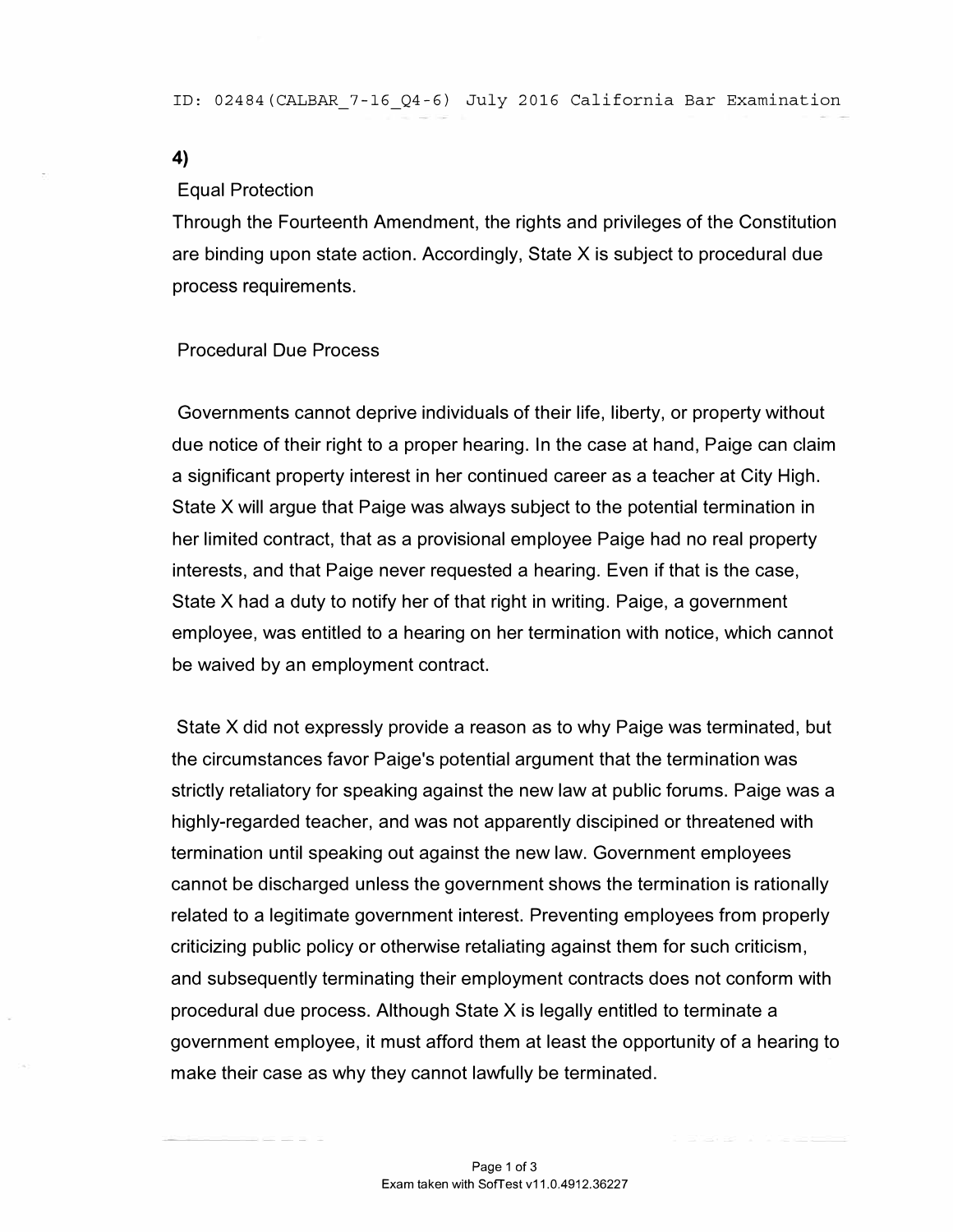ID: 02484(CALBAR 7-16\_Q4-6) July 2016 California Bar Examination

#### Motion to Dismiss

#### **Standing**

In order for a litigant to have standing to sue, they must have suffered an injury traceable to the defendant's violation of law. State X and the attorney general will argue that the very policy Bob and Paige are contesting is the law, and no such violation has occured. State X and the attorney general will argue that the state is entitled to contract, regulate, and discpline employees. State X and the attorney general will argue that Bob's refusal to complete its effectively mandatory certification program is resulting in the discplinary lien. Paige cannot argue an injury as she was returned the withheld money with interest and terminated in accordance with her employment contract. State X and the attorney general will make the case that the withheld salary portion is ultimately returned to the teachers -- with interest -- and no injury has occurred as such.

Bob and Paige will argue that the State's failure to pay their salaries in full constitutes damages, and that the statute does not guarantee return of the withheld money as a teacher may not be able to complete the certification program. In any event, the state may not deprive a person of their property without just compensation. In Paige's case, she was also terminated after contesting the statute. Given the circumstances, the court is unlikely to dismiss the action for lack of standing.

### 11A Immunity

The Eleventh Amendment sovereign immunity clause shields states from lawsuits for remedies at law, and lawsuits by a state against another state, but not equitable actions. It does not extend to the state's agencies which actively enter into contracts or otherwise directly regulates the people.

State X will argue that it has sovereign immunity from Bob and Paige's damages claim under the Eleventh Amendment. But in this case, it is directly contracting